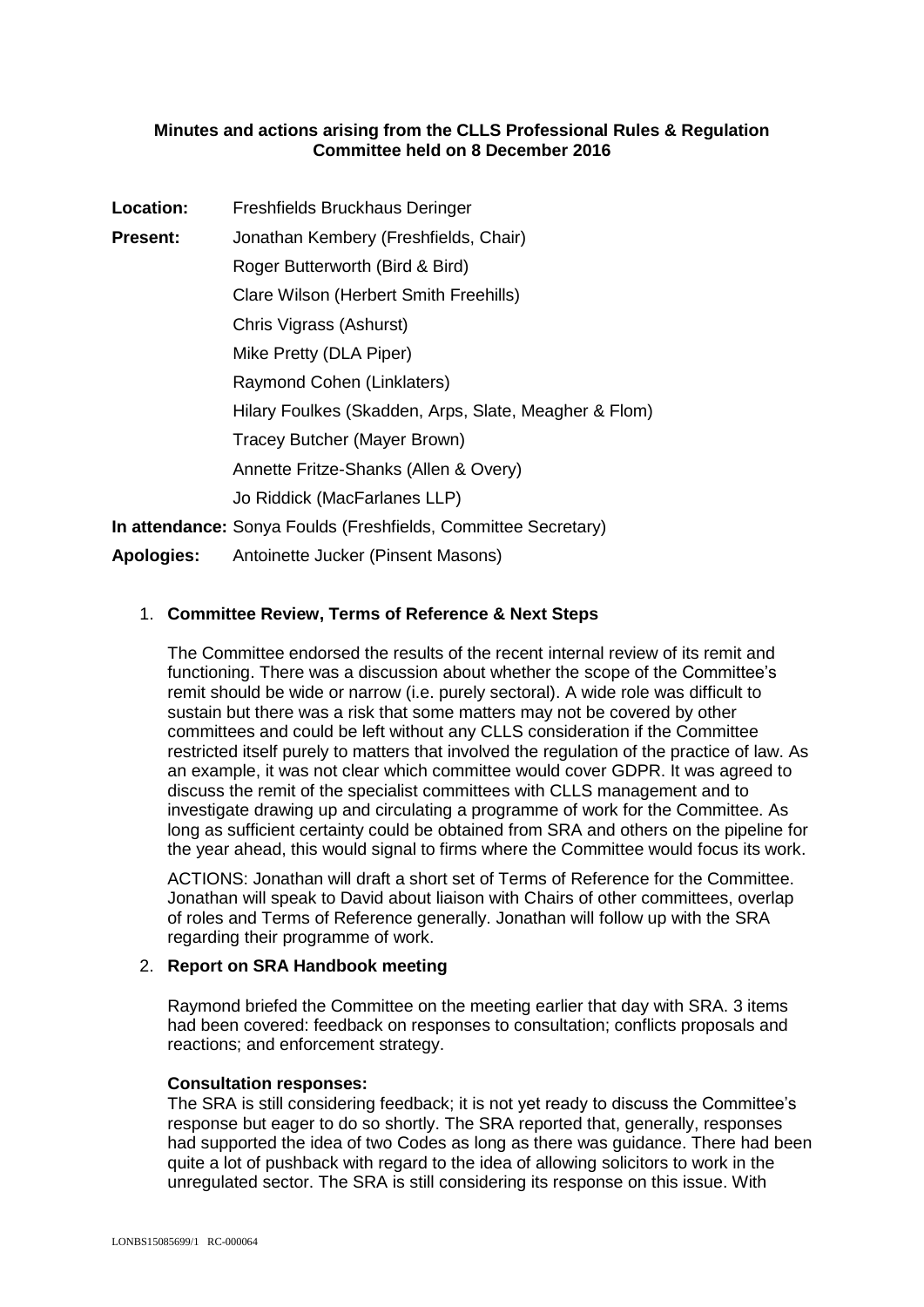regard to the 2<sup>nd</sup> stage of the consultation, the Committee had said to the SRA that it did not see that the SRA could start this phase without having decided on its vision in relation to allowing solicitors to work in the unregulated sector. It would be difficult for the Committee to input on any proposals if there was no certainty as to the outcome in that area. The SRA acknowledged this difficulty but did not confirm it would wait. The SRA have an Away Day 12 December to consider timing and will revert after this with their programme of work.

### **Conflicts:**

There had been extensive discussion about this area. The SRA were under the impression that many firms did not understand the current drafting and frequently asked for guidance. This was not the experience of the Committee. The Committee explained how conflicts rules applied in the work done by member firms. The SRA were interested to receive information on any scenarios where we felt the current rules were too restrictive. There was also some discussion around the concept of informed consent in a conflict situation, where it was noted that a range of views existed between members of the Committee and member firms. SRA to revert.

#### **Enforcement strategy:**

The SRA is developing a paper to share with the Committee in January. The SRA's position is that it is seeking to take a proportionate approach and only enforce where it is in the public interest to do so. They are considering raising the threshold for reporting to limit it to circumstances where enforcement would naturally follow. There was a discussion about the point raised in the Committee's response distinguishing "serious misconduct" (to be reported in relation to conduct generally) and material breaches (to be reported in relation to matters arising within your own firm). The Committee had made the point that we really need to understand the approach to enforcement in order to be able to give views on the draft Codes.

## 3. **SRA survey on guidance**

Further to recent email to firms on this, the Committee was encouraged to respond to the SRA's survey. It was noted with concern that there was a risk of any guidance becoming secondary "rules" and that it was important that firms were still able to decide for themselves how they achieved the Outcomes. This point should also be covered in any future response on the enforcement strategy.

#### 4. **Response to SRA paper on regulatory data**

ACTION: Julia is drafting the response and will circulate to members of the Committee for comments.

## 5. **Report on SRA quarterly meeting**

Jonathan reported that the areas covered included SQE, Handbook reform, Looking to the Future consultation and an overhaul of SRA IT system.

## 6. **Report on Law Society/CLLS PR&RC meeting on Brexit**

The Committee agreed in principle to increased cooperation with the Law Society on areas where there was alignment. It was agreed that it would be very helpful to invite Mickaël Laurans (TLS's International Policy Manager for Europe) to a meeting to update the Committee us on his work with international bars.

ACTIONS: Sonya to follow up with Clive Black. Jonathan to follow up with Mickaël Laurans.